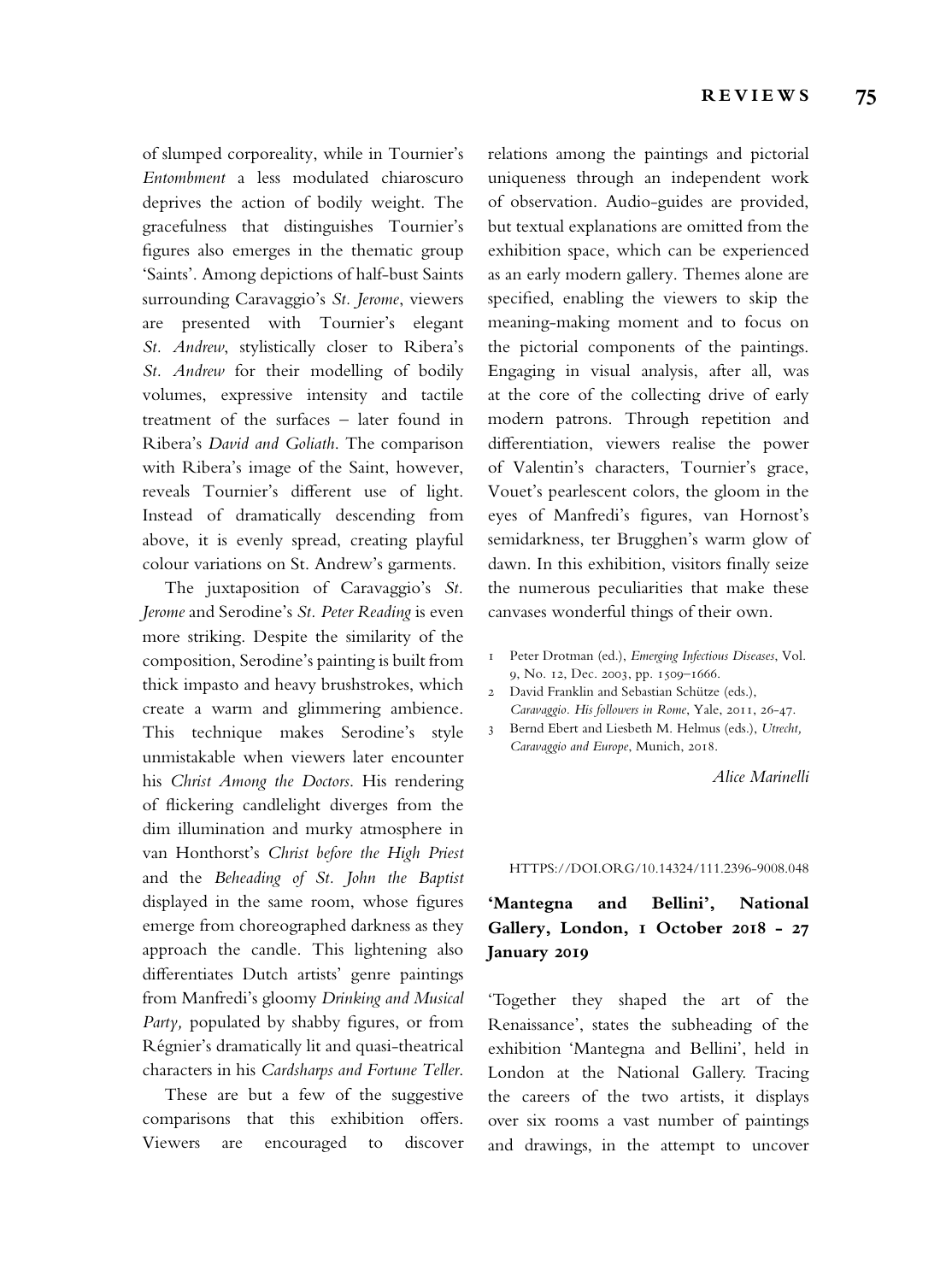similarities and highlight diferences in their pictorial aesthetics.

Andrea Mantegna (1431 – 1506) and Giovanni Bellini (1433 – 1516) are infuential and celebrated personalities of early modern Northern Italian art. The two artists were related via marriage, as Nicolosia Bellini, Giovanni's sister, married Mantegna in 1453. More a calculated strategic alliance than a happy coincidence, this marriage increased the power of the Bellini family, which acquired a talented associate and concurrently eliminated the risk for competition.

Current scholarship in the feld of early modern Italian art tends to focus on the images' relationship to dominant cultural discourses of the time (for instance, the dialogue between changing visual practices and the possibilities of representation). This exhibition, however, carefully avoids such themes, and remains faithful to traditional strategies of display and interpretation. The very term 'Renaissance', featured in the exhibition title, is considered problematic for its reliance on teleological perspectives. 'Mantegna and Bellini' follows a chronological structure, and proceeds by juxtaposing paintings of similar content in order to compare and contrast the diferent styles and iconological concerns of the two artists. While this method might be an efective didactic strategy, it quickly becomes repetitive and restrictive.

'Mantegna and Bellini' provides extensive wall texts, both in Italian and English – which, instead of encouraging accessibility, seem to reinforce the impression of art as distant and unapproachable. In the frst room, 'Beginnings', viewers learn about the artists' backgrounds and are encouraged to compare the two *Presentation of Christ in the Temple* (Mantegna, 1455; Bellini, 1460). The captions highlight Bellini's visual

and intellectual complexities, as well as Mantegna's representation of motion and animation. These rather stark judgements inform the whole exhibition, imposing a certain iconographic perspective to the images rather than allowing similarities and discrepancies to emerge in a more organic way.

The second room, 'Explorations', focuses mainly on devotional paintings and investigates possible intellectual and creative exchanges between the artists. A striking series of preparatory drawings is positioned in the middle of the room, but the space is dominated by the two famous *Agony in the Garden* (Mantegna, 1455; Bellini, 1459- 65), placed one next to the other. Bellini's painting displays an interest in natural forms and human fgures, merged with a pictorial space defned by light and colour. Mantegna's version includes a precise *disegno*, monumental human fgures, dramatic foreshortening and elaborate perspectival viewpoints. The curators, however, suggest that at this stage Bellini attempted to incorporate Mantegna's inventions and visual innovations, absorbing into his personal style visual strategies such as bolder foreshortenings and precise perspectival planes. Such a hasty summary, while somewhat necessary for the purposes of the exhibition, is inadequate to address the complexities of these images. Instead of proposing a progressive understanding of art, according to which it develops through technical innovations and breakthroughs, it would have been more engaging to explore how each painting combines imaginative pictorial practices.

The fourth room, 'Landscape', is perhaps the most efective in ofering interpretative discourses regarding these artists and their cultures. Its strength is the juxtaposition of